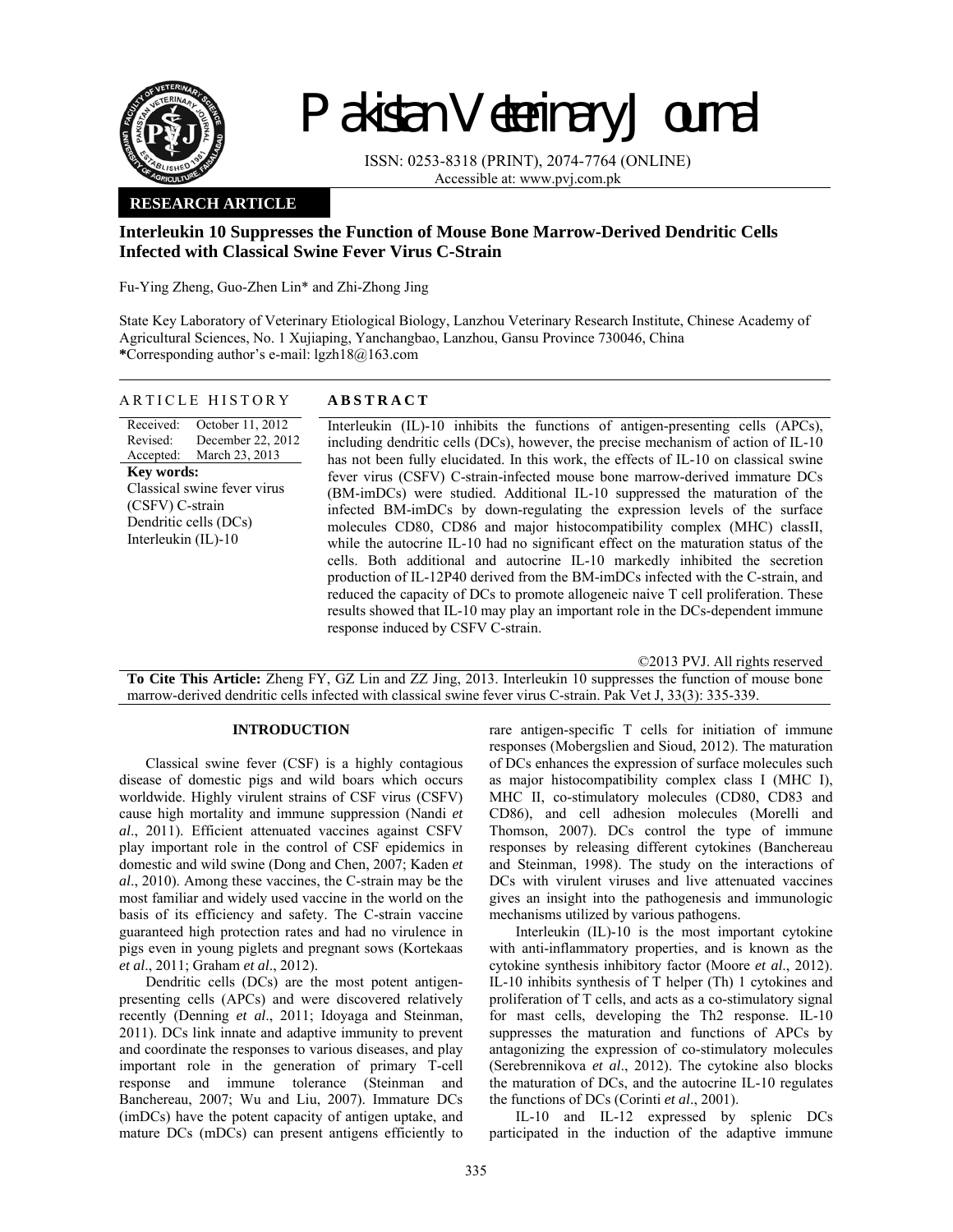responses to CSFV (Sanchez-Cordon *et al*., 2005a, 2005b). In vivo, infection with CSFV highly virulent strain significantly increased the production of IL-10 in serum, and the number of DCs expressing IL-10 was high in the spleen of the infected pigs (Jamin *et al*., 2008). Therefore, IL-10 could play a role in the disruption of immune system cells, either inducing apoptosis or impairing DC maturation. Our previous study indicated that CSFV C-strain can infect and replicate in mouse bone marrow-derived immature DCs (BM-imDCs). The infection of BM-imDCs with the C-strain promotes cell maturation and lymphocyte proliferation, and induces a stronger Th1 response and a simultaneous Th2 response

(currently unpublished). In this work, in order to explore the role of IL-10 in CSFV infection and the immunologic mechanism of action of the C-strain, the effects of IL-10 and anti-IL-10 on the BM-imDCs infected with the Cstrain were studied.

#### **MATERIALS AND METHODS**

**Mice, CSFV C-strain vaccine and reagents:** Five weekold female SPF (specific pathogen free) BALB/c mice were provided by the laboratory animal center of Lanzhou University, China. The freeze-dried CSFV C-strain vaccine was purchased from Qingdao Boite Biopharmaceutical Co., Ltd (Qingdao, China). Fetal bovine serum (FBS) and RPMI medium 1640 were purchased from Gibco Inc. (Australia). Mouse IL-4, IL-10, anti-mouse IL-10, recombinant mouse granulocytemacrophage colony stimulating factor (rmGM-CSF) and the fluorescent antibodies labeled with PE (anti-mouse CD11c, CD80, CD86 and MHC class II) were obtained from eBioscience Inc. (San Diego, CA, USA). The enzyme linked immunosorbent assay (ELISA) kits for the detection of cytokines were obtained from Dakewe Biotechnology Co., Ltd (Shenzhen, China). Concanavalin A (Con A), dimethyl sulfoxide (DMSO) and 3-(4,5) dimethylthiahiazo (-z-y1)-3, 5-di-phenytetrazoliumromide (MTT) were bought from Sigma-Aldrich (MO, USA).

**Generation of mouse BM-imDCs:** BM-imDCs were prepared from the bone marrow of five week-old female specific pathogen free (SPF) BALB/c mice according to a previous report (Li *et al*., 2009). Briefly, the bone marrow cavity of murine femurs and tibias was flushed thoroughly with RPMI 1640 medium, and the erythrocytes were depleted with ammonium chloride solution. The remaining cells were inoculated into six-well culture plates (2 ml/well at  $2\times10^6$ /ml) in complete 1640 medium. The medium for imDCs contained 10% FBS, 10 ng/ml rmGM-CSF, 6 ng IL-4/ml, and penicillin–streptomycin at a final concentration of 0.1 mg/ml. The imDCs cultured for five days in a  $5\%$  CO<sub>2</sub> incubator were collected and enriched using the StemSep<sup>TM</sup> Mouse Dendritic Cell Enrichment Kit (StemCell, Vancouver, Canada). The purity of the BM-imDCs was determined by flow cytometry (FCM) analysis of the specific molecular marker CD11c using anti-mouse CD11c-PE.

**Infection of BM-imDCs with CSFV C-strain and the addition of IL-10 and anti-IL-10:** The enriched BMimDCs were inoculated into 24-well plates (1 ml/well) or

96-well plates (100  $\mu$ l/well) at  $2\times10^6$ /ml. 24h after culture, the imDCs were infected with CSFV C-strain at 100 rabbit infection doses. The virus was discarded 2h postincubation, and the complete 1640 medium was subsequently added to each well. Thereafter, mouse IL-10 or anti-mouse IL-10 was added to some of the wells at a final concentration of 10 ng/ml or 20 µg/ml, respectively. Four groups were set up, group 1 (non-infected-BMimDCs), group 2 (infected-BM-imDCs), group 3 (infected-BM-imDCs with IL-10 added), and group 4 (infected-BM-imDCs with anti-IL-10 added). Five measurements were obtained for each group. The BMimDCs were sequentially cultured for 72h. Finally, the cells were collected for the detection of CSFV using a reverse-transcription nested polymerase chain reaction (RT-nPCR) assay (Chen *et al*., 2010) and for analysis of the maturation status of the cells by FCM. At the same time, the supernatants were collected for cytokine detection.

The BM-imDCs cultured in 96-well plates were set up and infected with the C-strain similar to the cells in 24 well plates. The BM-imDCs were cultured for 24h after infection, and an MTT test was subsequently carried out.

**FCM analysis:** The infected BM-imDCs derived from 24-well culture plates were washed once with PBS (pH 7.4), and re-suspended in 200 µl PBS in triplicate. Thereafter, PE-conjugated anti-mouse CD80 was added into the cell suspensions. The samples were incubated for 30 min at 4°C. Following this, the imDCs were collected and washed twice with PBS. Finally, the pellets were resuspended in 150 µl PBS to provide samples for FCM analysis. The surface marker CD80 was analyzed using a FCM. For each sample, 5,000 to 10,000 cells were acquired routinely. At the same time, CD86 and MHC class II were analyzed using the same procedure as that for the detection of CD80, except for PE-conjugated antimouse CD86 and MHC II.

**Detection of cytokine production:** The supernatants collected from 24-well culture plates were tested for the production of the following ten cytokines, containing mouse IL-1α, IL-1β, IL-2, IL-5, IL-6, IL-10, IL-12P40, IL-12P70, tumor necrosis factor (TNF)- $\alpha$  and interferon (IFN)-γ, using ELISA kits. The procedure was carried out according to the protocols, and two replicates were obtained for each cytokine in each sample. A series of standards were tested on each ELISA plate in order to produce a standard curve. The production of each cytokine was calculated in accordance with its standard curve. The inter-plate and intra-plate coefficients of variation (CVs) of the measurements were lower than 10%.

**Mixed lymphocyte reaction (MLR) by MTT assay:** The procedure was performed according to a previous report (Lang, 2009). Five replicates were arranged. The mixed lymphocytes were extracted from the spleen of BALB/c mice using the commercial lymphocytes separation medium. The BM-imDCs in 96-well plates were cultured for 24 h post-infection. The media were then thoroughly depleted. The mixed lymphocytes were inoculated into the 96-well plate (100  $\mu$ l/well) with  $2 \times 10^6$ /ml. Following this,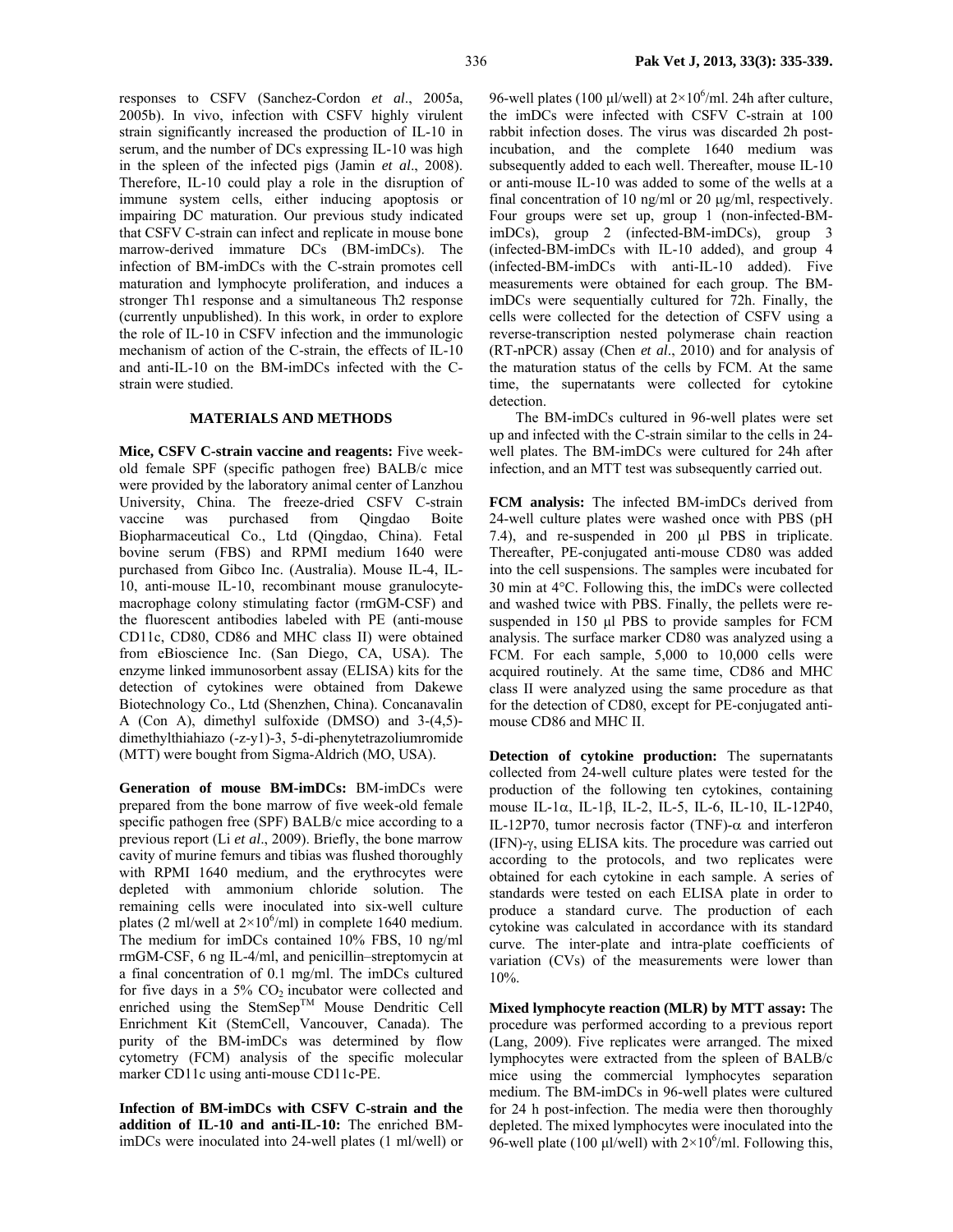ConA was added to each well at a final concentration of 20 µg/ml. After 48 h of continuous culture, MTT was added to each well at the final concentration of 150 µg/ml. The culture plate was incubated for 4h at 37°C with 5% CO2, and the supernatants were thoroughly depleted. DMSO was added with 100 µl/well, and the plate was incubated for 10 min at room temperature. Finally, optical density (OD) 570 values were determined using an ELISA reader. The blank wells (only the media) were included as above containing MTT. At the same time, a control plate without ConA stimulation was subjected to the same process. The stimulation index (SI) was calculated by the following formula:

 $OD<sub>570</sub>$  value obtained from the well stimulated with  $SI=\frac{ConA-OD_{570}}{OD_{570}}$  value obtained from the well not stimulated with ConA– $OD_{570}$  value of blank well

**Statistical analysis:** The data obtained from the FCM and MLR assays were analyzed using SPSS 15.0 version software. The values were reported as the mean plus or minus standard deviations (SD). The *t-test* was used to compare the differences among the groups.

#### **RESULTS AND DISCUSSION**

A few studies have described the interactions of CSFV with porcine DCs. In vitro, CSFV can infect and replicate in porcine DCs derived from peripheral blood mononuclear cells (Bauhofer *et al*., 2005). The inactivated or rescued CSFV induced a higher degree of DC maturation, but the virulent strain of CSFV suppressed maturation of DCs (Carrasco *et al*., 2004). In vivo, the virulent CSFV infection can enhance the level of IL-10, and IL-10 may disrupt the immune system cells or impair DC maturation (Jamin *et al*., 2008). In the present work, the effects of IL-10 and anti-IL-10 on the C-straininfected mouse BM-imDCs were studied in vitro for the first time.

The purity of the BM-imDCs obtained was greater than 90% according to FCM analysis of the specific molecular marker CD11c using anti-mouse CD11c-PE (Fig. 1A). Using RT-nPCR detection and sequence analysis, the specific 1140-bp DNA fragments (Lin *et al*., 2008) were obtained from the C-strain-infected BMimDCs (Fig. 1B), which indicated that the C-strain had successfully infected the BM-imDCs.

A preliminary test was carried out in order to define the optimal concentrations of IL-10 and anti-IL-10. A series of IL-10 (final concentrations of 2.5, 5, 10, 15, 20 ng/ml, respectively) and anti-IL-10 (final concentrations of 5, 10, 15, 20, 25, 30 µg/ml, respectively) were added to the infected BM-imDCs. Then, the surface molecule MHC class II of the infected cells was detected by FCM assay. For the infected cells with added IL-10, the expression level of MHC II decreased with increased IL-10 concentrations of 2.5, 5 and 10 ng/ml, while no persistent decline at the concentrations of 10 ng/ml to 20 ng/ml was observed. Therefore, 10 ng/ml was selected as the optimal concentration of IL-10. These results indicated that lower concentration of IL-10 did not

effectively suppress the maturation of the infected BMimDCs. As such, the level of MHC II, derived from the infected cells with added anti-IL-10, rose slightly with increased anti-IL-10 concentration up to 20 µg/ml, and no increase was detected above this concentration. Thus, the optimal concentration of anti-IL-10 was 20 µg/ml.



**Fig. 1:** Generation of BM-imDCs and infection of the C-strain in BMimDCs. (A) The purity of BM-imDCs was 93.3±1.5% by FCM analysis. (B) The 1140-bp DNA fragments were obtained from the infected BMimDCs by RT-nPCR amplification and sequence analysis. Lane M: DNA marker. Lane N: No product was obtained using the RNA extracted from the non-infected-BM-imDCs as template. Lane P: the specific DNA fragments were obtained using the RNA extracted from the infected BM-imDCs as templates.

 Using FCM analysis, the expression levels of CD80, CD86 and MHC class II in group 2 were obviously higher than those in group 1, which indicated that infection with the C-strain greatly enhanced the degree of maturation of the BM-imDCs. The expression levels of these surface molecules in group 3 down-regulated significantly compared with those in groups 1, 2 and 4, while the expression levels of the molecules in group 4 were similar with those in group 2 (Fig. 2). For the C-strain-infected BM-imDCs, the results showed that IL-10 added at high concentration markedly suppressed the cells maturation, while anti-IL-10 antibody did not significantly enhance the degree of cell maturation. These data also implied that lower autocrine IL-10 had no significant effect on the maturation status of the C-strain-infected DCs. However,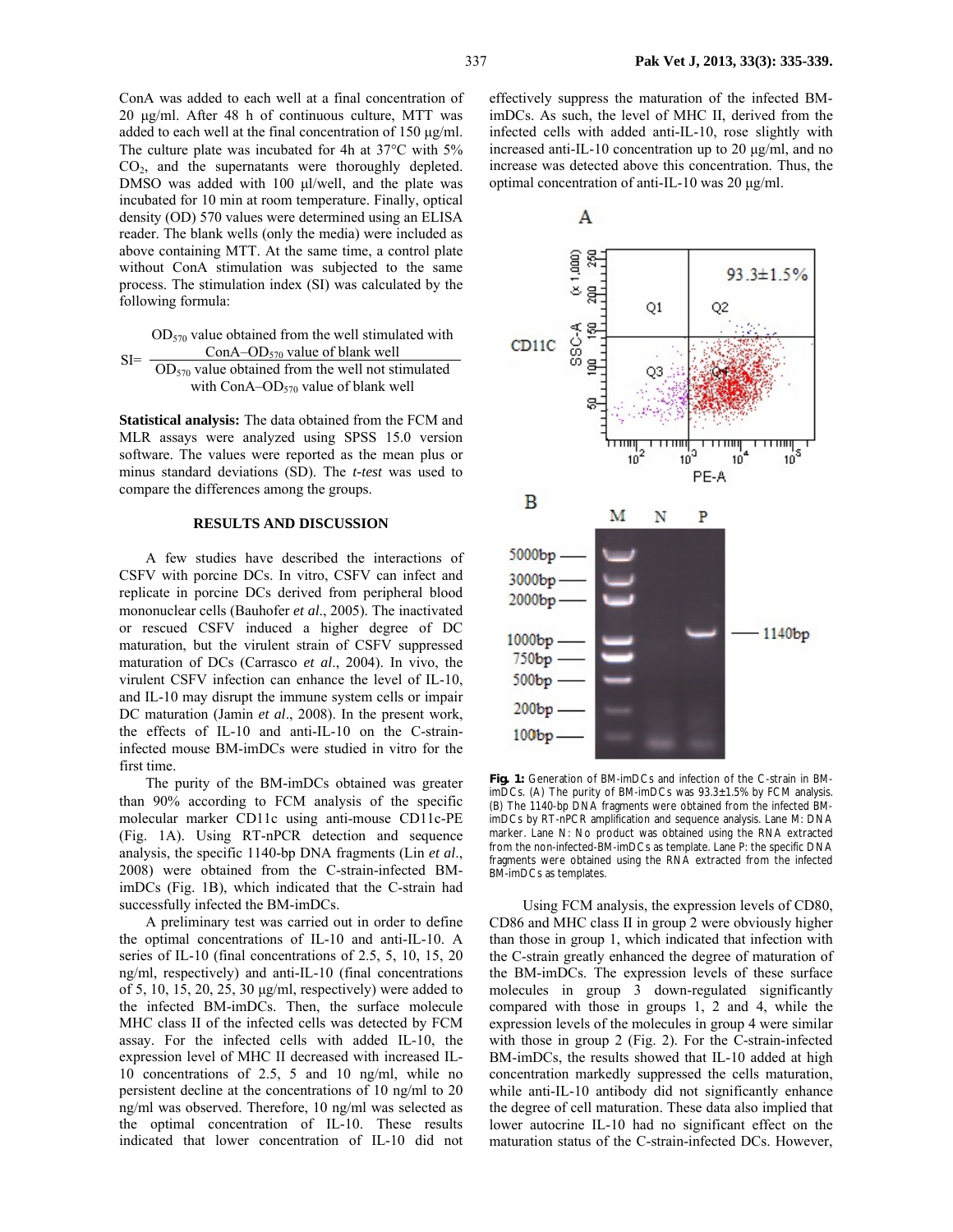

**Fig. 2:** The expression levels of surface molecules CD80, CD86 and MHC class II in the BM-imDCs in groups 1, 2, 3 and 4. The levels of expression of CD80, CD86 and MHC class II by group 2 were significantly up-regulated compared with those derived from group 1 (P<0.01). The levels of these molecules in group 3 were highly significant lower than those in groups 1, 2 and 4 (P<0.01), and the levels in groups 2 and 4 were not significantly different  $(P>0.05)$ .

autocrine IL-10 was shown to limit the maturation of DCs prepared from human peripheral blood monocytes, and the capacity of DCs to initiate Th1 response was also limited (Corinti *et al*., 2001; McBride *et al*., 2002), which was different from our results. Mature DCs are no longer sensitive to the inhibitory effects of IL-10 (Gad *et al*., 2011), which supports the results obtained in our study.

 It had been reported that IL-10 inhibited the production of TNF- $\alpha$  and IL-12P70 by human DC as reported (McBride *et al*., 2002), while the activities of IL-10 differ between various cell types and even with different sub-populations of the DCs (Moore *et al*., 2001). In this study, the levels of IL-2, IL-5 and IL-12P70 in the four groups were undetectable using their respective kits. The productions of IL-1 $\alpha$  and IL-1 $\beta$  had no significant differences among the four groups, and the concentrations of the two cytokines were about  $62.1 \pm 2.8$  and  $74.5 \pm 3.8$ pg/ml, respectively. It is worth mentioning that the infection with the C-strain did not enhance or inhibit the secretion of IL-10 based on the similar levels of IL-10  $(42.5\pm3.4 \text{ pg/ml})$  in group 1 and group 2. No IL-10 was detected in group 4 using the kit. The production of IL-6, IL-12P40, TNF- $\alpha$  and IFN- $\gamma$  by group 2 were significantly higher than that produced by group 1, which indicated that the infection with the C-strain markedly enhanced the expression levels of the four cytokines. The production of IL-6, TNF- $\alpha$  and IFN- $\gamma$  in groups 2, 3 and 4 was similar, which showed that IL-10 and anti-IL-10 antibody had no significant effect on the secretion of the three cytokines in the infected BM-imDCs. The secretion production of IL-12P40 by group 3 was significantly lower than that by group 2 and the level of IL-12P40



**Fig. 3:** The effects of IL-10 on the production of IL-6, IL-12P40, TNF-α (A) and IFN-γ (B) derived from the C-strain-infected BM-imDCs.\*The production of these cytokines in group 2 was significantly up-regulated compared with that in group 1 (P<0.01for IL-6, IL-12P40 and TNF- $\alpha$ and P<0.05 for IFN-γ). The differences in the production of IL-6, TNF- $\alpha$ and IFN-γ were not significant in groups 2, 3 and 4. \*\*Group 3 showed a significant down-regulation in the production of IL-12P40 compared with group 2 (P<0.01), \*\*\*while group 4 showed significant upregulation in the level of IL-12P40 compared with groups 1, 2 and 3  $(P<0.01)$ .